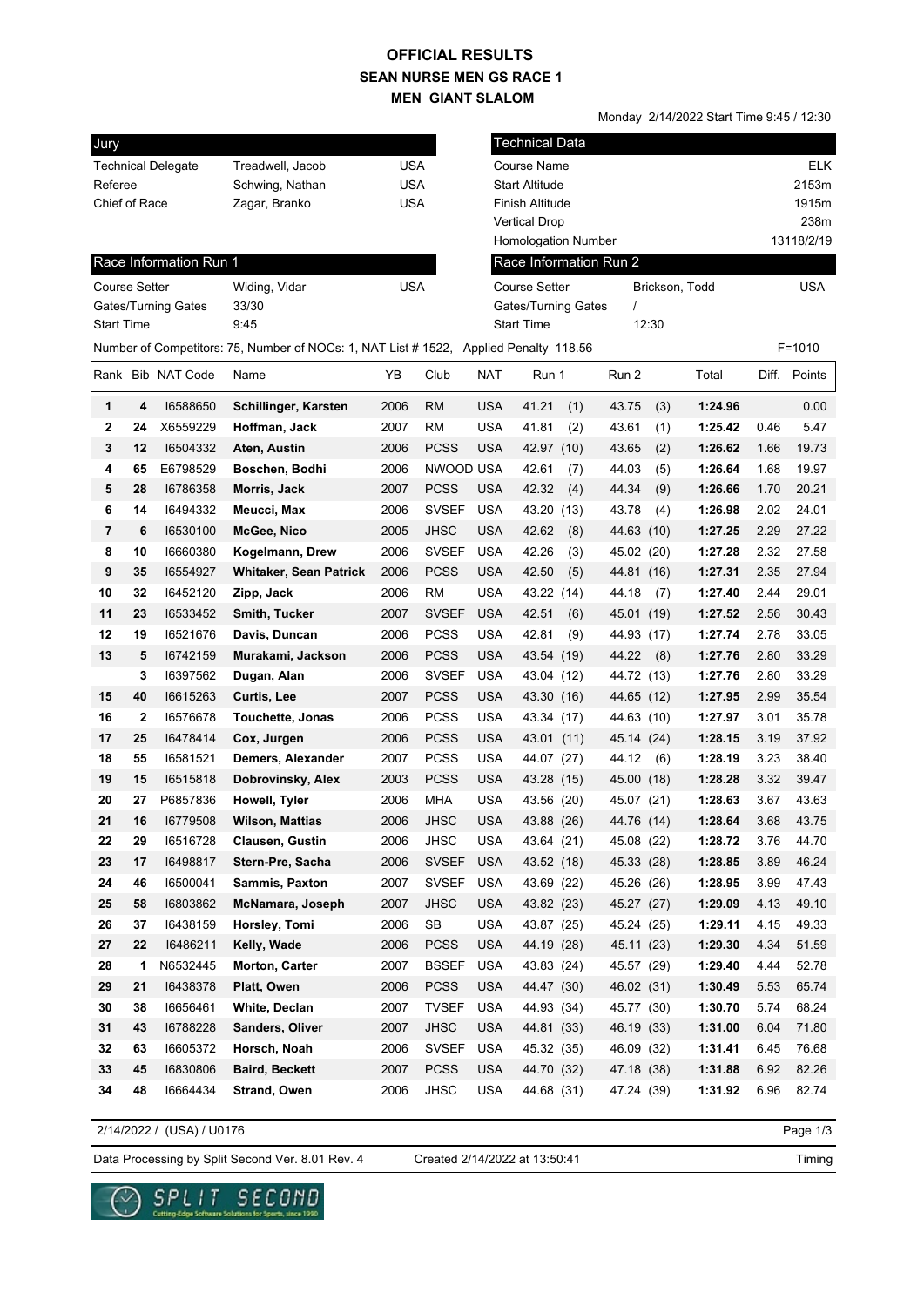## **SEAN NURSE MEN GS RACE 1 MEN GIANT SLALOM OFFICIAL RESULTS**

Monday 2/14/2022 Start Time 9:45 / 12:30

|    |    | Rank Bib NAT Code | Name                    | YB   | Club         | <b>NAT</b> | Run 1      | Run 2         | Total                | Diff. | Points       |
|----|----|-------------------|-------------------------|------|--------------|------------|------------|---------------|----------------------|-------|--------------|
| 35 | 39 | 16600211          | Lee, Bodin              | 2006 | <b>SVSEF</b> | <b>USA</b> | 44.41 (29) | 47.59 (41)    | 1:32.00              | 7.04  | 83.69        |
| 36 | 64 | 16566485          | Morasch, Declan         | 2006 | <b>RM</b>    | USA        | 45.72 (38) | 46.66<br>(34) | 1:32.38              | 7.42  | 88.21        |
| 37 | 30 | P6758549          | Garcia, Lucas           | 2006 | <b>MHA</b>   | <b>USA</b> | 45.50 (36) | 46.97 (36)    | 1:32.47              | 7.51  | 89.28        |
| 38 | 51 | 16553723          | Sibley, Nicolas         | 2005 | <b>PCSS</b>  | <b>USA</b> | 46.06 (39) | 47.07<br>(37) | 1:33.13              | 8.17  | 97.12        |
| 39 | 91 | 16663778          | Pruzan, Nate            | 2006 | <b>JHSC</b>  | <b>USA</b> | 46.40 (41) | 46.94 (35)    | 1:33.34              | 8.38  | 99.62        |
| 40 | 50 | 16571351          | Penze, Dylan            | 2005 | <b>PCSS</b>  | <b>USA</b> | 46.16 (40) | 47.70 (42)    | 1:33.86              | 8.90  | 105.80       |
| 41 | 53 | 16512453          | Kath, Nikolas           | 2006 | <b>SB</b>    | <b>USA</b> | 46.57 (43) | 48.03<br>(45) | 1:34.60              |       | 9.64 114.60  |
| 42 | 47 | 16549982          | Comey, Maddox           | 2007 | <b>SB</b>    | <b>USA</b> | 47.53 (47) | 47.56<br>(40) | 1:35.09              |       | 10.13 120.42 |
|    | 92 | 16590578          | Scanlan, John           | 2007 | <b>PCSS</b>  | <b>USA</b> | 47.08 (45) | 48.01<br>(43) | 1:35.09              |       | 10.13 120.42 |
| 44 | 79 | 16534737          | Mickelson, Milan        | 2007 | <b>RM</b>    | <b>USA</b> | 46.43 (42) | 48.85 (46)    | 1:35.28              |       | 10.32 122.68 |
| 45 | 54 | 16554618          | Sherman, Zeke           | 2007 | <b>PCSS</b>  | <b>USA</b> | 47.82 (48) | 48.02 (44)    | 1:35.84              |       | 10.88 129.34 |
| 46 | 44 | 16646815          | <b>Clark, Finley</b>    | 2006 | <b>PCSS</b>  | <b>USA</b> | 46.86 (44) | 49.06 (47)    | 1:35.92 10.96 130.29 |       |              |
| 47 | 73 | 16574265          | <b>Steward, Alex</b>    | 2007 | <b>SB</b>    | <b>USA</b> | 48.02 (49) | 49.24 (49)    | 1:37.26              |       | 12.30 146.22 |
| 48 | 68 | 16611863          | <b>Butz, Andrew</b>     | 2007 | <b>PCSS</b>  | <b>USA</b> | 48.04 (50) | 49.26<br>(50) | 1:37.30              |       | 12.34 146.70 |
| 49 | 26 | 15141924          | Horsley, Erich          | 1972 | <b>SB</b>    | <b>USA</b> | 47.12 (46) | 50.51 (53)    | 1:37.63              |       | 12.67 150.62 |
| 50 | 74 | 16611151          | <b>Boschetto, Roman</b> | 2007 | <b>PCSS</b>  | <b>USA</b> | 49.06 (54) | 49.14 (48)    | 1:38.20              |       | 13.24 157.40 |
| 51 | 71 | 16664044          | <b>Tozzi, Nicolas</b>   | 2007 | <b>JHSC</b>  | <b>USA</b> | 48.90 (52) | 50.44 (51)    | 1:39.34              |       | 14.38 170.95 |
| 52 | 80 | 16919812          | Gensch, Wolfi           | 2007 | JHSC         | <b>USA</b> | 49.91 (57) | 50.48<br>(52) | 1:40.39 15.43 183.43 |       |              |
| 53 | 62 | 16549991          | Comey, Hayden           | 2007 | <b>SB</b>    | <b>USA</b> | 49.19 (55) | 51.60<br>(54) | 1:40.79              |       | 15.83 188.19 |
| 54 | 69 | 16714651          | Glidden, Austin         | 2007 | <b>PCSS</b>  | <b>USA</b> | 49.41 (56) | 51.88 (56)    | 1:41.29              |       | 16.33 194.13 |
| 55 | 77 | 16550251          | Stein, Ashland          | 2007 | <b>PCSS</b>  | <b>USA</b> | 50.30 (59) | 51.91 (57)    | 1:42.21              |       | 17.25 205.07 |
| 56 | 59 | X6588935          | Lennon, Joseph          | 2007 | <b>PCSS</b>  | <b>USA</b> | 50.39 (60) | 52.06 (58)    | 1:42.45              |       | 17.49 207.92 |
| 57 | 36 | N6663471          | Pecunies, Cameron       | 2006 | <b>BSSEF</b> | <b>USA</b> | 50.24 (58) | 52.27 (59)    | 1:42.51              |       | 17.55 208.63 |
| 58 | 60 | 16738111          | <b>Paulman, Everett</b> | 2007 | <b>SBN</b>   | <b>USA</b> | 51.46 (62) | 51.62 (55)    | 1:43.08              |       | 18.12 215.41 |
| 59 | 56 | 16550794          | Moon, Cashton           | 2007 | <b>SB</b>    | <b>USA</b> | 51.17 (61) | 52.35 (60)    | 1:43.52              |       | 18.56 220.64 |
| 60 | 75 | 16869650          | Doyle, Connor           | 2006 | <b>SB</b>    | <b>USA</b> | 51.75 (63) | 53.91<br>(62) | 1:45.66              |       | 20.70 246.08 |
| 61 | 81 | 17063881          | Radtke, lan             | 2007 | <b>TVSEF</b> | <b>USA</b> | 53.38 (64) | 52.81 (61)    | 1:46.19 21.23 252.38 |       |              |

## **NOT PERMITTED TO START 1st RUN**

 $\underset{\text{Cstring Edys Sofour's following Ldfsens for Sport, since 1990}}{\mathsf{S}} \underset{\text{Corting Edys Sofour's Schrmss for Sport, since 1990}}{\mathsf{S}}$ 

 $\sim$ 

|    |          | DID NOT START 1st RUN: 3 competitors  |      |              |            |            |
|----|----------|---------------------------------------|------|--------------|------------|------------|
| 49 | 16567811 | Gandhi, Kyan                          | 2006 | <b>SVSEF</b> | <b>USA</b> |            |
| 52 | 16879847 | Bolden, Sydney                        | 2006 | <b>JHSC</b>  | <b>USA</b> |            |
| 20 | 16665257 | Bessette, Kye                         | 2006 | <b>JHSC</b>  | <b>USA</b> |            |
|    |          |                                       |      |              |            |            |
|    |          | DID NOT FINISH 1st RUN: 8 competitors |      |              |            |            |
| 72 | 16611694 | Dobrovinsky, Max                      | 2007 | <b>PCSS</b>  | <b>USA</b> |            |
| 61 | 16644428 | Tang, Winston                         | 2006 | <b>PCSS</b>  | <b>USA</b> |            |
| 57 | 16813437 | Logan, Liam                           | 2007 | <b>JHSC</b>  | <b>USA</b> |            |
| 34 | 16547894 | Gowski, Freddy                        | 2007 | <b>RM</b>    | <b>USA</b> |            |
| 41 | 16445585 | Dain, Augustus                        | 2006 | <b>SB</b>    | <b>USA</b> | <b>DNF</b> |
| 9  | 16529093 | Parazette, Noah                       | 2006 | <b>JHSC</b>  | <b>USA</b> | 44.79 (15) |
| 42 | P6951251 | Kling, Tober                          | 2007 | <b>MHA</b>   | <b>USA</b> |            |
| 13 | 16660175 | Kogelmann, Will                       | 2006 | <b>SVSEF</b> | <b>USA</b> | <b>DNF</b> |
|    |          |                                       |      |              |            |            |

Page 2/3 Data Processing by Split Second Ver. 8.01 Rev. 4 Created 2/14/2022 at 13:50:41 2/14/2022 / (USA) / U0176 Created 2/14/2022 at 13:50:41